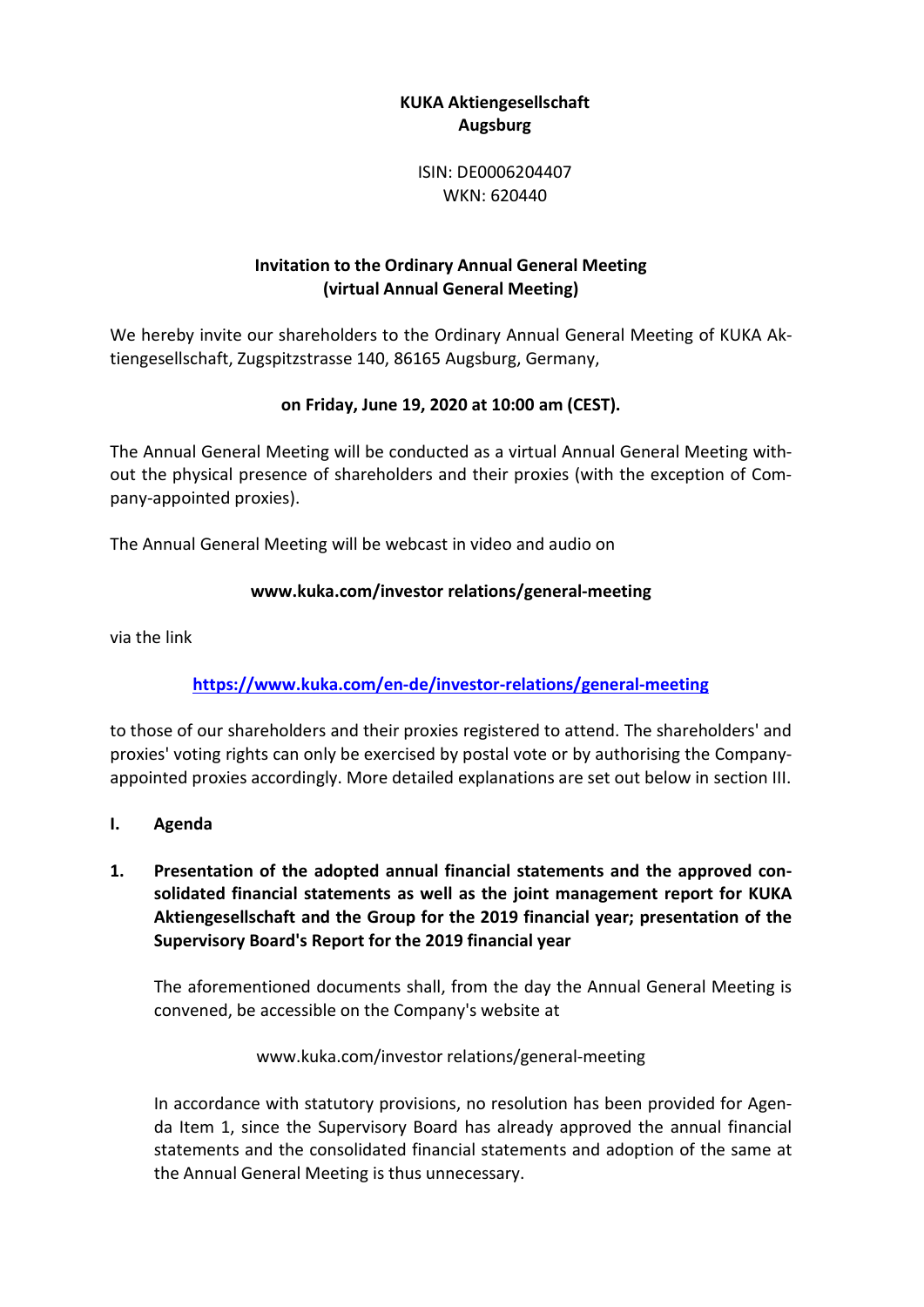## 2. Resolution on the appropriation of the balance sheet profit

The Executive Board and Supervisory Board propose distributing the balance sheet profit of KUKA Aktiengesellschaft for the past financial year 2019 amounting to EUR 41,597,719.13 as follows:

| Disbursement of a dividend of EUR 0.15 per en- | EUR 5,966,320.50  |
|------------------------------------------------|-------------------|
| titled no-par-value share                      |                   |
| Retained earnings                              | EUR 35,631,398.63 |

The number of entitled no-par-value shares, at the time the Annual General Meeting is convened, amounts to 39,775,470 no-par-value shares (ISIN DE0006204407).

As of the time at which the Annual General Meeting was convened, KUKA Aktiengesellschaft did not hold any treasury shares. If the Company does hold treasury shares at the time at which the Annual General Meeting is held, such shares are not entitled to dividends. In this case, an adapted resolution will be submitted for voting at the Annual General Meeting proposing to pay out an unchanged dividend of EUR 0.15 per entitled no-par-value share and increase the retained earnings while reducing the disbursement.

## 3. Resolution on approving the discharge from responsibility of the members of the Executive Board

The Executive Board and the Supervisory Board propose that the members of the Executive Board be discharged from responsibility for the 2019 financial year.

It is planned that shareholders at the Annual General Meeting shall decide on the discharge from responsibility of the members of the Executive Board as a whole.

## 4. Resolution on approving the discharge from responsibility of the members of the Supervisory Board

The Executive Board and the Supervisory Board propose that the members of the Supervisory Board be discharged from responsibility for the 2019 financial year.

It is planned that shareholders at the Annual General Meeting shall decide on the discharge from responsibility of the members of the Supervisory Board as a whole.

### 5. Supervisory Board elections

In accordance with sections 96 para. 1 and 101 para. 1 Stock Corporation Act (Aktiengesetz, "AktG") in conjunction with section 7 para. 1 no. 1 Co-Determination Act of 1976 (Mitbestimmungsgesetz, "MitbestG") as well as Clause 10 para. 1 of the Articles of Association, the Supervisory Board consists of twelve members, six of which are elected by the Annual General Meeting and six members elected in line with the requirements of the Co-Determination Act.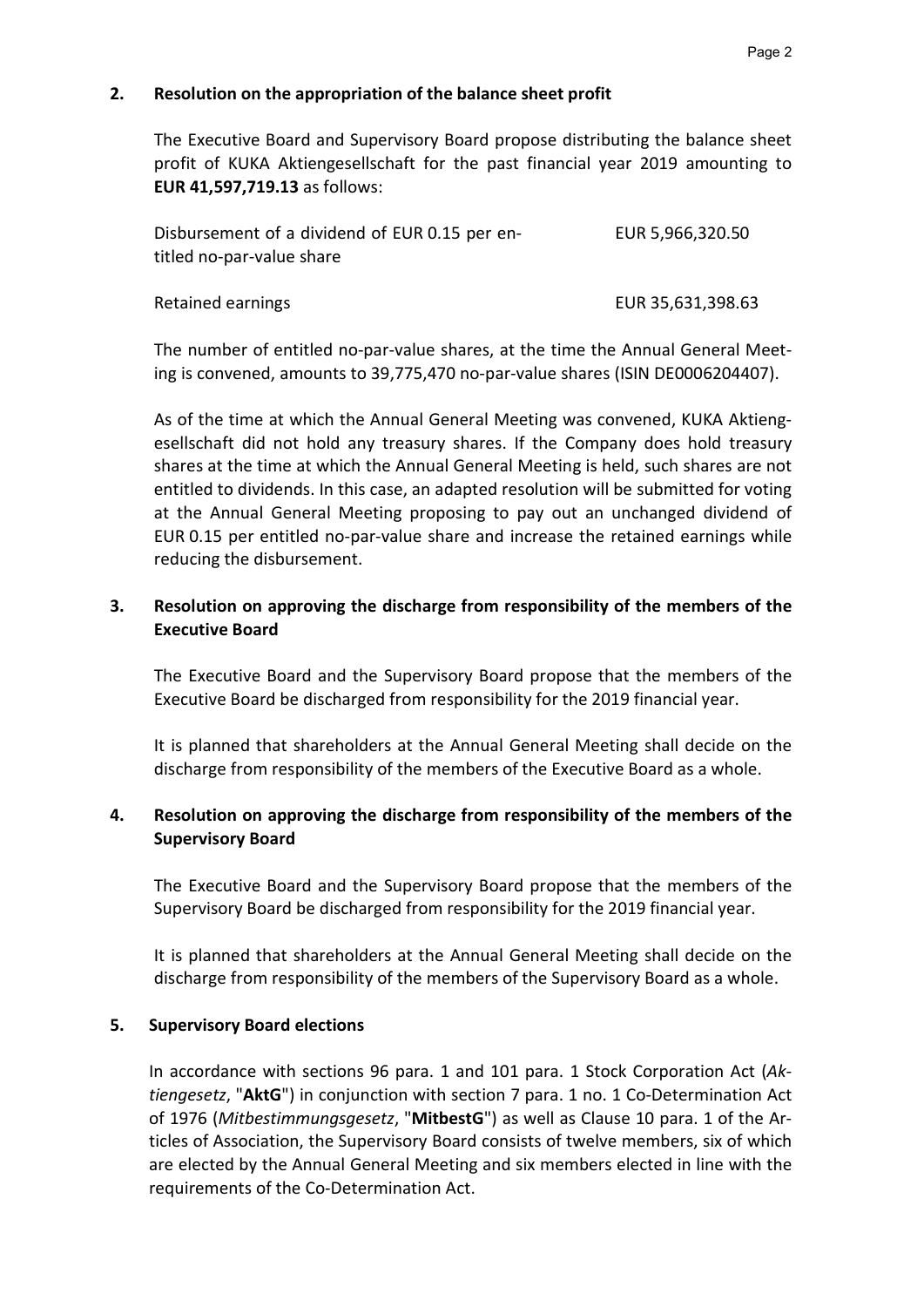The Annual General Meeting is not bound by the suggestions for the election made by the shareholder representatives who are members of the Supervisory Board.

Mr. Hongbo (Paul) Fang resigned from his office as member of the Supervisory Board of KUKA Aktiengesellschaft with effect as of May 31, 2019. Furthermore, Mr. Alexander Tan resigned from his office as member of the Supervisory Board and as chairman of the audit committee of KUKA Aktiengesellschaft with effect as of December 31, 2019.

Given the aforementioned resignations from office, the Executive Board of KUKA Aktiengesellschaft had applied for the appointment of Supervisory Board members by the compentent court to fill the vacant positions in accordance with section 104 para. 1 AktG in conjunction with section 6 para. 2 MitbestG.

The local court (Amtsgericht) of Augsburg appointed Dr. Chengmao Xu by way of a ruling dated June 12, 2019, served on June 17, 2019, as member of the Supervisory Board and thus successor to Mr. Fang.

In addition, the local court of Augsburg appointed Mr. Helmut Zodl by way of a ruling dated January 23, 2020, served on January 24, 2020, as member of the Supervisory Board and thus successor to Mr. Tan.

In accordance with the rulings handed down by the local court of Augsburg, the term of office of the Supervisory Board members thus appointed ends no later than upon expiry of the Ordinary Annual General Meeting on June 19, 2020, accordingly two new members of the Supervisory Board will have to be elected at the Ordinary Annual General Meeting.

Pursuant to section 10 para. 4 sentence 1 of the Company's Articles of Association, as amended on June 24, 2019, the term of office of the Supervisory Board members to be newly elected lasts for the remainder of the term of office of the members having resigned, i.e. until the end of the Ordinary Annual General Meeting in the year 2023, voting on the formal approval of the actions of the members of the Supervisory Board for financial year 2022.

Based on the recommendations issued by the nomination committee of the Supervisory Board, the Supervisory Board suggests electing the following individuals as shareholders' representatives on the Supervisory Board with effect as of the Ordinary Annual General Meeting on June 19, 2020:

a) Dr. Chengmao Xu

| Place of residence:                                       | Poing, Deutschland                   |
|-----------------------------------------------------------|--------------------------------------|
| Age:                                                      | 54 years                             |
| Profession/Professional qualification: graduated engineer |                                      |
| Current role:                                             | President of Corporate Research Cen- |
|                                                           | ter Midea                            |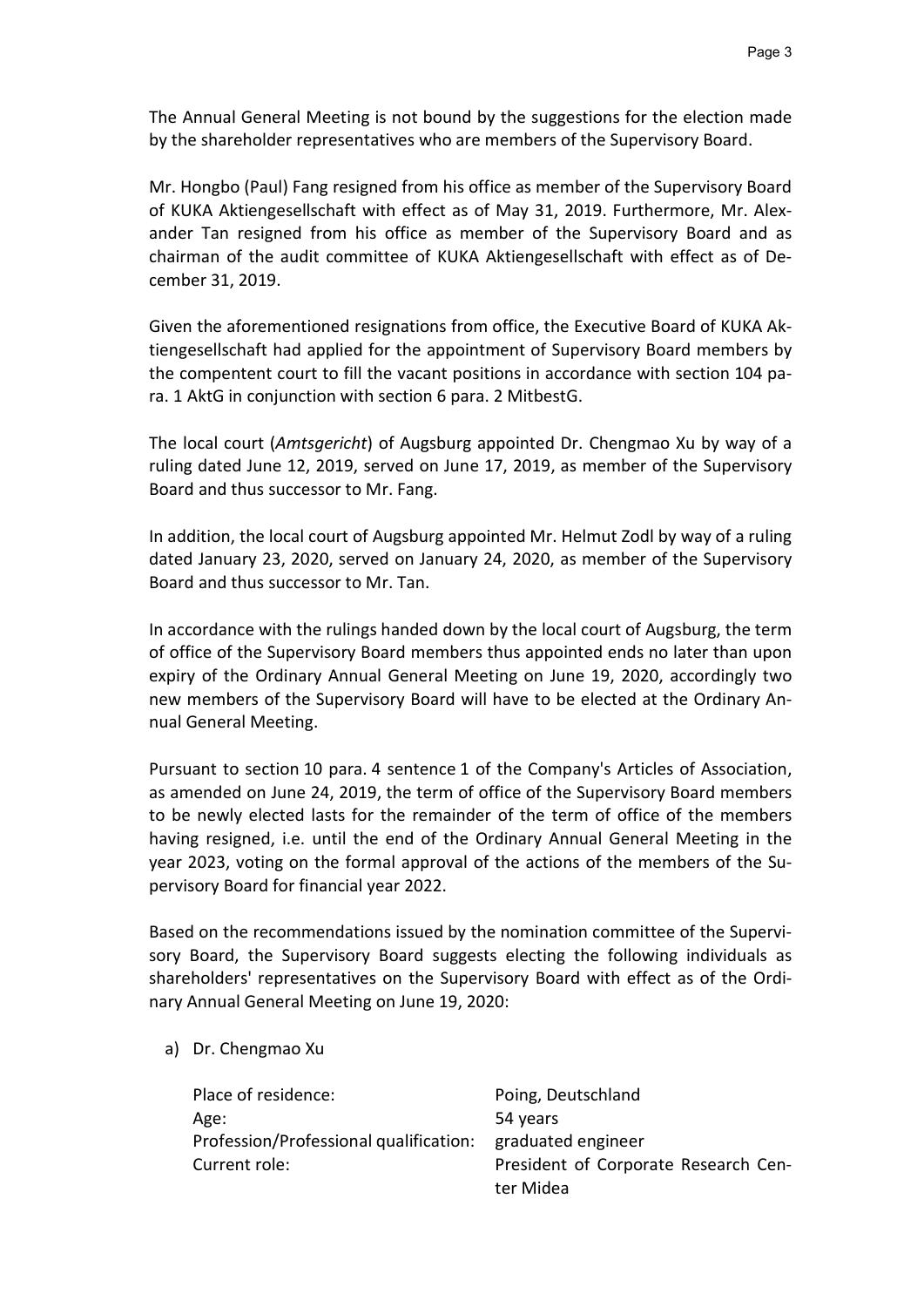b) Helmut Zodl

| Place of residence:                    | Shunde, Guangdong, China               |
|----------------------------------------|----------------------------------------|
| Age:                                   | 48 years                               |
| Profession/Professional qualification: | <b>Business information specialist</b> |
| Current role:                          | Chief Finance Officer Midea Group      |

6. Election of the auditor of the annual financial statements and the consolidated financial statements for the 2020 financial year, as well as the auditor for an independent review, if applicable, of the condensed financial statements and the interim management report for the first half-year of the 2020 financial year

The Supervisory Board proposes, on the basis of the Audit Committee's recommendation, to resolve that PricewaterhouseCoopers Wirtschaftsprüfungsgesellschaft GmbH, Frankfurt am Main, be elected as the auditor of the annual financial statements and the consolidated financial statements for the 2020 financial year and for an independent review of the condensed financial statements and the interim management report for the first half-year of the 2020 financial year, if such a review of these statements is conducted.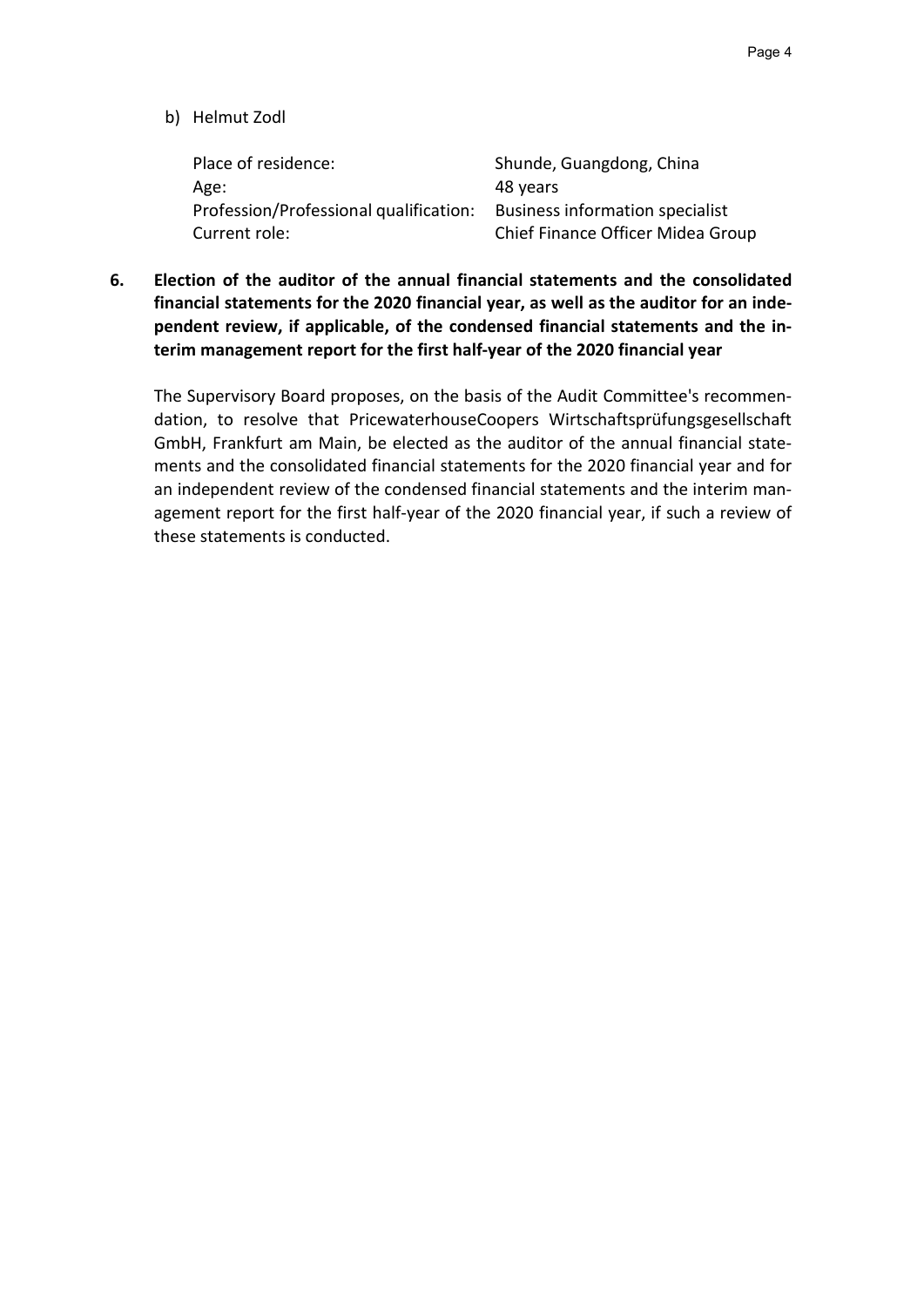### II. Additional information on agenda item 5

#### 1. Information pursuant to section 125 para. 1 sentence 5 AktG

The candidates suggested under agenda item 5 to be elected as members of the Supervisory Board hold offices as members of the Supervisory Board at the companies listed under a) below or positions on similar supervisory committees in Germany and abroad at the companies listed under b) below.

#### Dr. Chengmao Xu

a) Memberships in other supervisory boards to be formed under statutory requirements

None

b) Memberships in similar supervisory committees in Germany or abroad

None

### Helmut Zodl

a) Memberships in other supervisory boards to be formed under statutory requirements

None

b) Memberships in similar supervisory committees in Germany or abroad

None

## 2. Information on clause 5.4.1 paras 4 to 6 of the German Corporate Governance Code (Deutscher Corporate Governance Kodex, "DGCK")

In line with section 5.4.1 paras 4 to 6 DCGK (2017) the following information is disclosed as regards the suggested candidates:

Dr. Chengmao Xu is President of Corporate Research Center Midea at Midea Group Co., Ltd. Pursuant to the voting rights notification of December 21, 2018, Midea Group Co., Ltd. indirectly holds 94.55% of the voting rights in KUKA Aktiengesellschaft via subsidiaries.

Mr. Helmut Zodl is Chief Finance Officer Midea Group at Midea Group Co., Ltd. Pursuant to the voting rights notification of December 21, 2018, Midea Group Co., Ltd. indirectly holds 94.55% of the voting rights in KUKA Aktiengesellschaft via subsidiaries.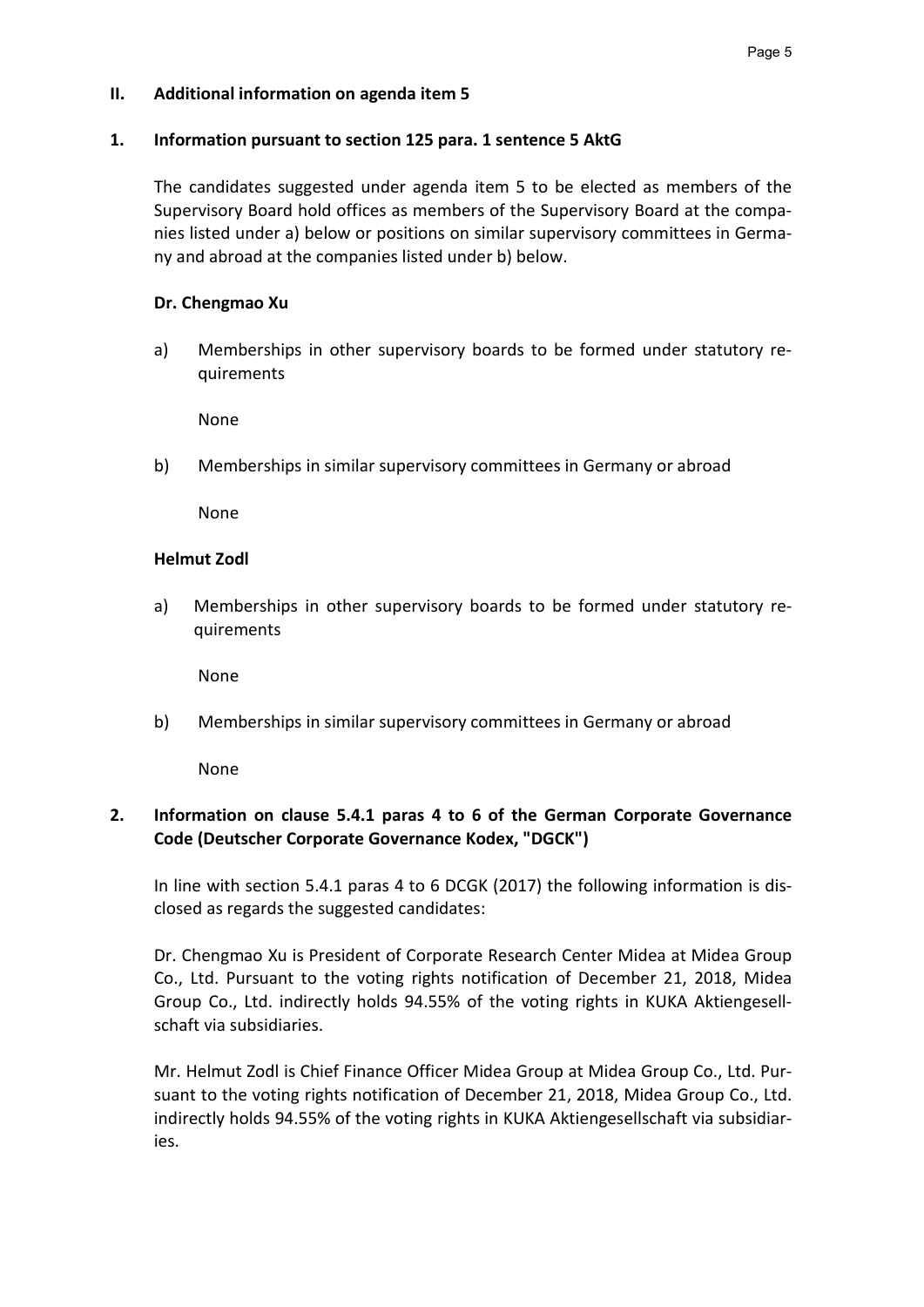The CVs of all individuals suggested as candidates for the Supervisory Board elections can be accessed on the Company's website at www.kuka.com via the link https://www.kuka.com/en-de/about-kuka/management/supervisory-board.

#### III. Further information relating to the convening of the Annual General Meeting

#### 1. Total number of shares and voting rights

The Company's share capital comprises, at the time the Annual General Meeting is convened, 39,775,470 no-par-value shares; there are no other share classes. Each share confers one vote, resulting in 39,775,470 shares entitled to participate and vote.

## 2. Conducting a virtual Annual General Meeting without the physical presence of shareholders and their proxies; Online Service

With the Supervisory Board's approval, the Ordinary Annual General Meeting will be held as a virtual Annual General Meeting without the physical presence of the shareholders or their proxies (with the exception of the Company-appointed proxies) in accordance with section 1 para. 1 and 2 of the Act on Measures in Corporate, Cooperative, Association, Foundation and Residential Property Law to Combat the Effects of the COVID 19 Pandemic (Article 2 of the Act to Mitigate the Consequences of the COVID 19 Pandemic in Civil, Insolvency, and Criminal Proceedings Law that came into force on March 27, 2020, published in Federal Gazette 2020 I number 14, page 569 et seqq.; hereinafter "COVID 19 Act").

The entire Annual General Meeting will be webcast live in video and audio on Friday, June 19, 2020 from 10:00 am (CEST) through the Company's online service at www.kuka.com/investor relations/general-meeting via the link https://www.kuka.com/en-de/investor-relations/general-meeting.

Only those shareholders who have properly registered can follow the audio and video webcast of the entire Annual General Meeting through the Company's online service (see item 3 below for the prerequisites for registration). Shareholders can exercise their voting rights either personally or through properly assigned proxies by postal vote or by granting authorisation to a Company-appointed proxy. They can also ask questions and challenge a resolution of the Annual General Meeting through the Company's online service.

Exercise of shareholder rights beyond those mentioned above is not possible within the virtual Annual General Meeting. In addition, it is not possible for shareholders or their proxies (with the exception of Company-appointed proxies) to be physically present at the meeting location, i.e. at the Company's registered office. The audio and video webcast of the Annual General Meeting do entitle the shareholders and proxies to participate in the General Meeting by way of electronic communication within the meaning of section 118 para. 1 sentence 2 AktG (no participation via electronic communication).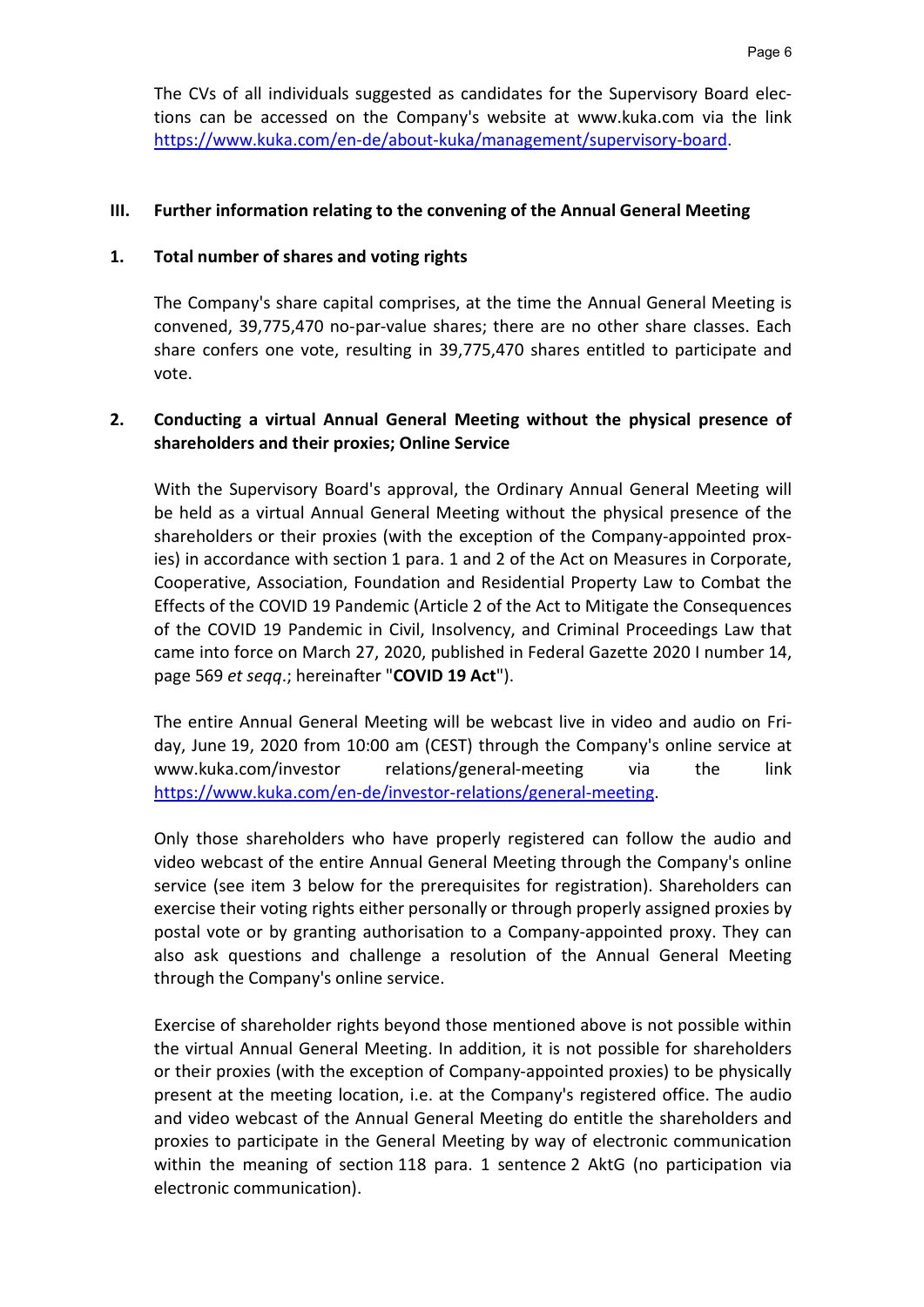The online service will be available to properly registered shareholders and their proxies on the Company's website at www.kuka.com/investor relations/generalmeeting via the link https://www.kuka.com/en-de/investor-relations/generalmeeting beginning at 0:00 CEST on Friday, May 29, 2020. To use the online service, properly registered shareholders and their proxies must log in with the access card number and access code received along with their access card for the Company's online service. The various options for exercising shareholder rights in the virtual Annual General Meeting will then appear on the user interface of the Company's online service. Shareholders can find additional details on using the Company's online service and the terms of registration and use in the information sheet provided therein.

## 3. Prerequisites for exercising shareholder rights and voting rights in the virtual Annual General Meeting

Shareholders wishing to exercise their shareholder rights, in particular their voting right, in the virtual Annual General Meeting must register prior to the meeting. In addition, shareholders are required to provide proof of their right to attend the Annual General Meeting or to exercise voting rights. A certificate of share ownership issued in German or English by their custodian bank with reference being made to the start of the  $21^{st}$  day before the Annual General Meeting, namely Friday, May 29, 2020, 0:00 CEST (so-called "record date") is sufficient.

The registration and proof of share ownership must be in text form and be sent to the Company to the following address and be received no later than the seventh day prior to the Annual General Meeting, i.e. at the latest by Friday, June 12, 2020, 24:00 CEST:

> KUKA Aktiengesellschaft c/o C-HV AG Gewerbepark 10 92289 Ursensollen Fax: +49 (0) 9628 92 99 871 Email: Anmeldestelle@c-hv.com

Access cards to the online service of the Company with personal access data (access card number and access code) shall be issued to the shareholders for exercising their shareholder rights in the virtual Annual General Meeting after due receipt of the registration and special proof of share ownership.

With respect to attending the Annual General Meeting and exercising voting rights, only those persons shall be deemed shareholders of the Company who have provided such proof. In this respect, the right to attend and the scope of the voting rights shall be determined exclusively on the basis of the shareholding proven as of the record date. The record date does not entail any lock-up period for the shares. Even if all or some of the shares are sold after the record date, the shares held by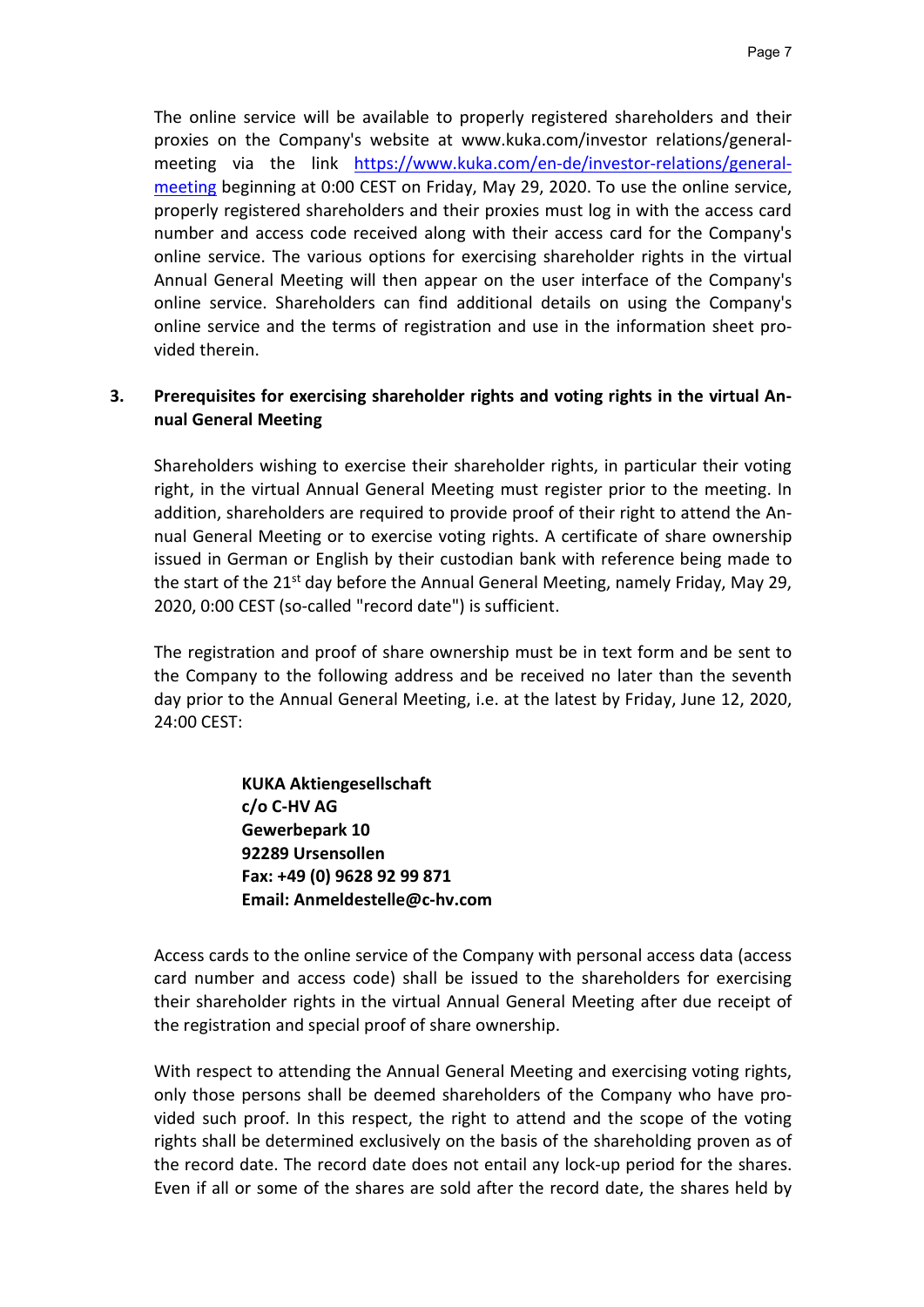the shareholder as of the record date shall be authoritative for attendance and for the scope of the voting rights; i.e. any sale of shares after the record date shall not affect the right to attend or the scope of voting rights. The same shall apply accordingly to new shares or additional shares acquired after the record date. Persons who do not hold any shares yet as of the record date and become shareholders after that date shall not be entitled to attend or vote. Furthermore, the record date is not a relevant date for dividend rights.

### 4. Voting by proxy or postal vote

a) Voting by proxy

Shareholders may, by appropriately granting power of attorney, also exercise their voting rights by way of proxy. If the shareholder appoints more than one person as a proxy, the Company may reject one or more of these persons. The requirement to register in due time and form and provide proof of share ownership in accordance with the above stipulations shall apply also in the case of voting by proxy.

Any proxy authorisation, revocation thereof and proof of authorisation towards the Company must be in text form in accordance with section 134 para. 3 sentence 3 AktG (section 126b Civil Code (Bürgerliches Gesetzbuch, "BGB") and must be communicated to the following address of the Company no later than Wednesday, June 17, 2020, 24:00 CEST:

KUKA Aktiengesellschaft c/o C-HV AG Gewerbepark 10 92289 Ursensollen Fax:+49 (0) 9628 92 99 871 Email: vollmacht@c-hv.com

Alternatively, proxy authorisation can be granted using the online form provided on the Company's online service at www.kuka.com/investor relations/general-meeting via the link https://www.kuka.com/en-de/investor-relations/general-meeting. This possibility will be available to the shareholders through the close of the voting in the Annual General Meeting on June 19, 2020. It is also possible to revoke or change a proxy authorisation granted previously in text form (section 126b BGB) or via the Company's online service until such point in time. If proxy authorisation is granted both in text form (section 126b BGB) and via the Company's online service (both on time), only the authorisation granted via the Company's online service will be deemed binding, regardless of the timing of their receipt. Shareholders can find details on granting and revoking proxy authorisations using the Company's online service in the information sheet and terms of use provided therein.

When granting a power of attorney to exercise voting rights pursuant to section 135 AktG (authorising intermediaries, voting rights consultants, shareholders' associations or proxies) the declaration of the power of attorney may be issued to one au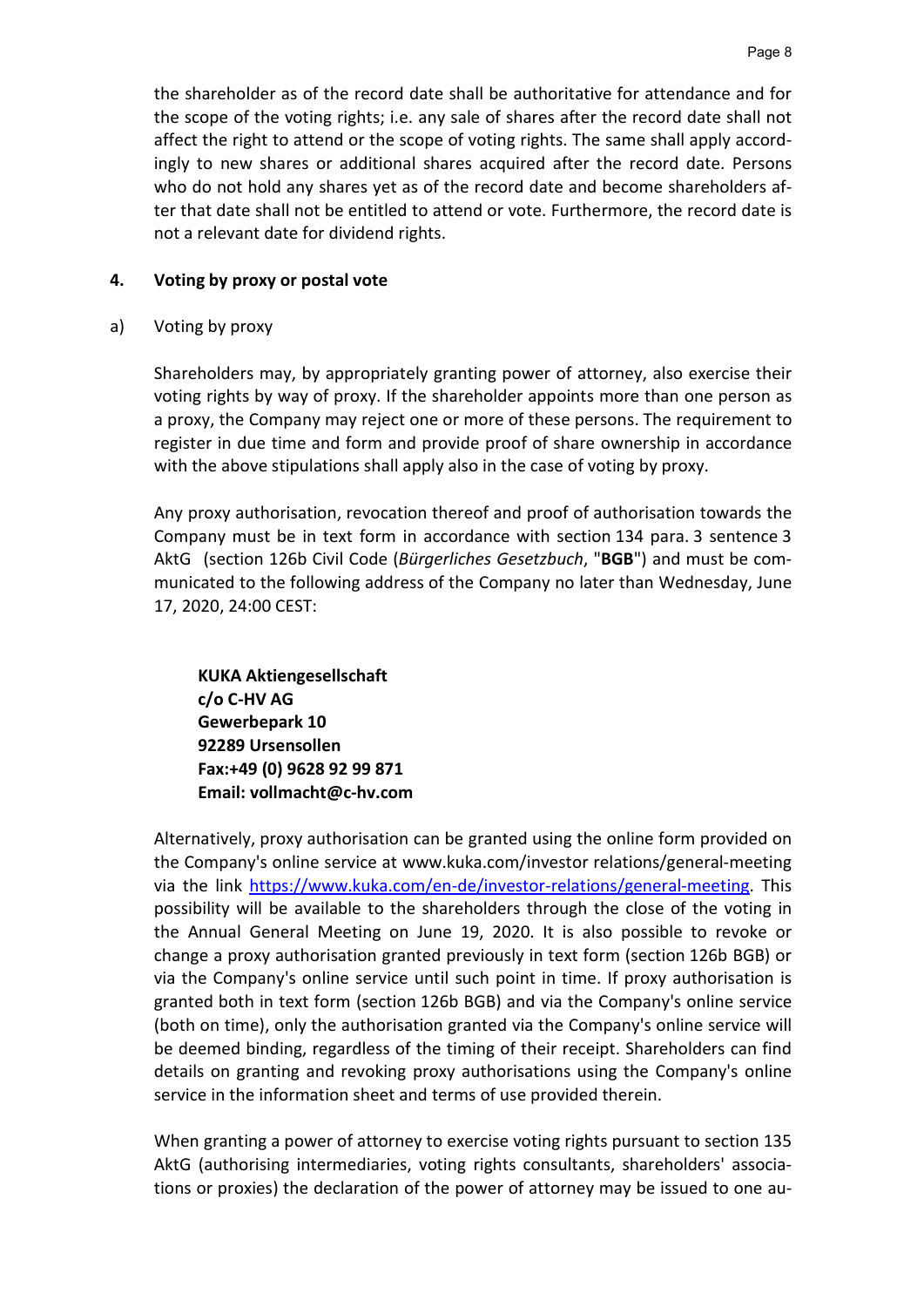thorised person only and must be held by the authorised person in a verifiable manner. The declaration of the power of attorney must also be complete and may only contain the declarations relating to the exercise of voting rights. In such case, please coordinate the form of the power of attorney with the authorised person. According to section 135 para. 7 AktG, however, the effectiveness of the voting shall not be impaired by any breach of the aforementioned and specified additional requirements stated in section 135 AktG for the appointment of a proxy as stated in this section.

#### b) Voting by Company-appointed proxy

We offer our shareholders the possibility to delegate their voting authority to proxies appointed by the Company, who then vote solely in accordance with the respective shareholder's instructions. These Company-appointed proxies must be given instructions on how the votes are to be cast on each item in addition to proxy authorization. They cannot vote in accordance with their own discretion but rather must vote solely on the basis of the shareholder's instructions. If no specific instructions are given or if the instructions given are contradictory or unclear, the Companyappointed proxy will abstain from voting on the corresponding item. The same applies to unexpected proposals brought up during the meeting. If the components of an agenda item are to be voted on individually without notification in advance to the Annual General Meeting, instructions that were given for the agenda item in question will be deemed to apply as instructions for each component that is voted on individually. Please note that the Company-appointed proxies will not accept requests to speak, ask questions, submit counterproposals, or make statements either before or during the Annual General Meeting and - with the exception of exercising voting rights - will not exercise any other shareholder rights.

Granting of proxy authorization for Company-appointed proxies and giving voting instructions must be done in text form (section 126b BGB) or via the online form provided on the Company's online service at www.kuka.com/investor relations/general-meeting via the link https://www.kuka.com/en-de/investorrelations/general-meeting. The same applies to changes to or revocation of proxy authorization or voting instructions. The form for granting proxy authorization and giving voting instructions to Company-appointed proxies, along with relevant information, is printed on the access card for the Company's online service that is sent to shareholders who register on time and in due form as described above. These documents are also available for download on the Company's website at www.kuka.com/investor relations/general-meeting via the link https://www.kuka.com/en-de/investor-relations/general-meeting.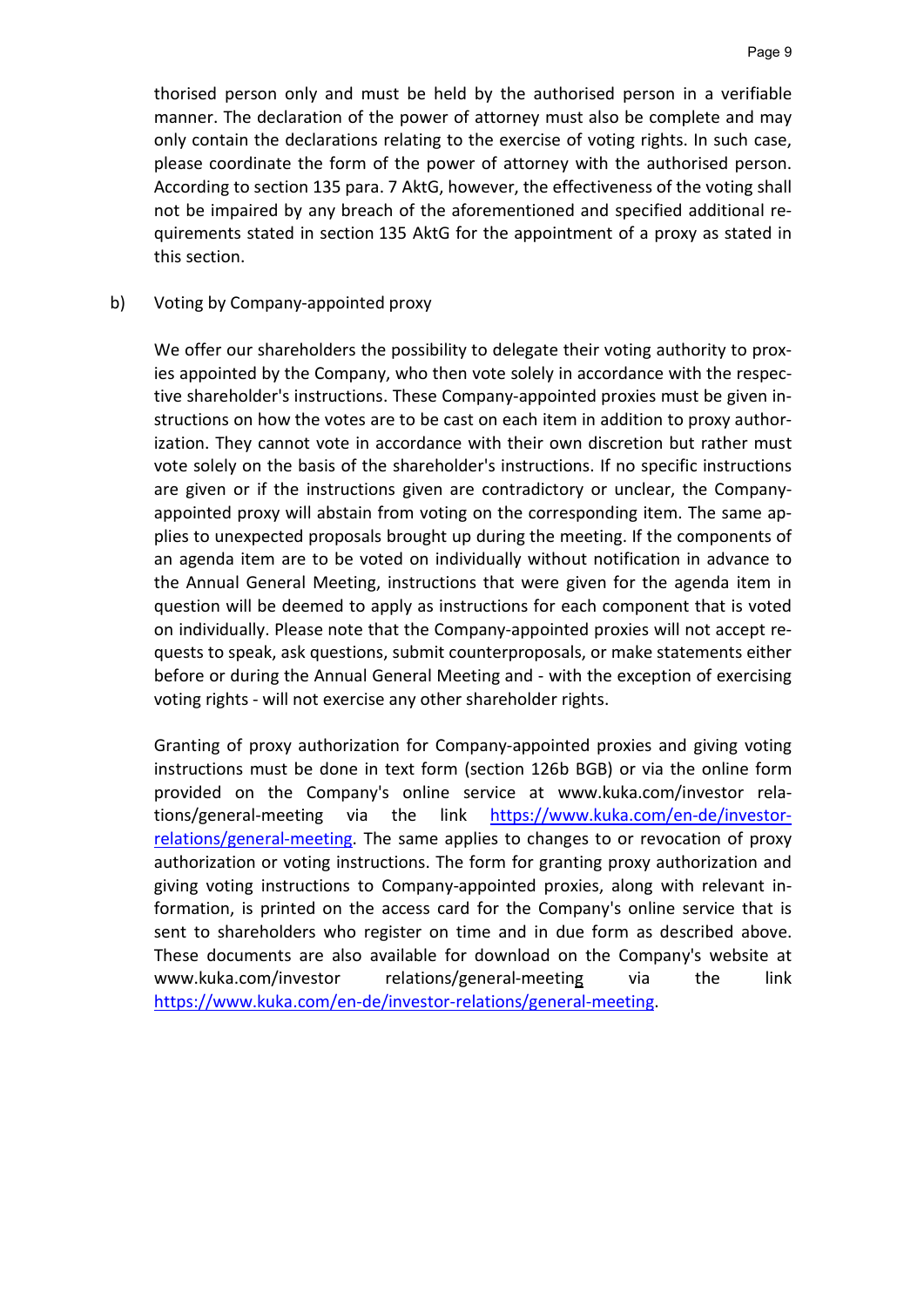If proxy authorisation of Company-appointed proxies, along with voting instructions, is to be granted or revoked, notification must be communicated to the Company by one of the following means. For organisational reasons, such authorization must be communicated no later than Wednesday, June 17, 2020, 24.00 CEST:

KUKA Aktiengesellschaft c/o C-HV AG Gewerbepark 10 92289 Ursensollen Fax: +49 (0) 9628 92 99 871 Email: vollmacht@c-hv.com

Granting proxy authorization to Company-appointed proxies, along with voting instructions, or its revocation may also be done via the online form provided on the Company's online service at www.kuka.com/investor relations/general-meeting via the link https://www.kuka.com/en-de/investor-relations/general-meeting through the close of voting in the virtual Annual General Meeting on June 19, 2020. It is also possible to revoke or change a proxy authorization with instructions to the proxies of the Company granted previously in text form (section 126b BGB) or via the Company's online service until such point in time. If proxy authorization including instructions to the proxies of the Company is granted both in text form (section 126b BGB) and via the Company's online service (both on time), only the authorization and the relevant instructions granted via the Company's online service will be deemed binding, regardless of the timing of their receipt. Shareholders can find details on granting and revoking proxy authorizations including instructions to the proxies of the Company using the Company's online service in the information sheet and terms of use provided therein.

If Company-appointed proxies are granted proxy authorization, they must be given instructions on how the votes are to be cast on each item. Without such instructions, the proxy authorization is not valid. Even if rights are to be exercised by a Company-appointed proxy, the shareholder must still register and provide proof of their shareholdings in proper form and on time in accordance with the terms stated above.

### c) Procedure for voting by postal vote

Shareholders can cast their votes in text form (section 126b BGB) or electronically (collectively: "postal vote"), provided that they are duly registered (see item 3 above). Postal voting can be done through the Company's online service at www.kuka.com/investor relations/general-meeting via the link https://www.kuka.com/en-de/investor-relations/general-meeting or by using the postal ballot form printed on the access card for the for the Company's online service that is sent to shareholders who register on time and in due form as described above. The ballot form is also available on the Company's website at www.kuka.com/investor relations/general-meeting via the link https://www.kuka.com/en-de/investor-relations/general-meeting.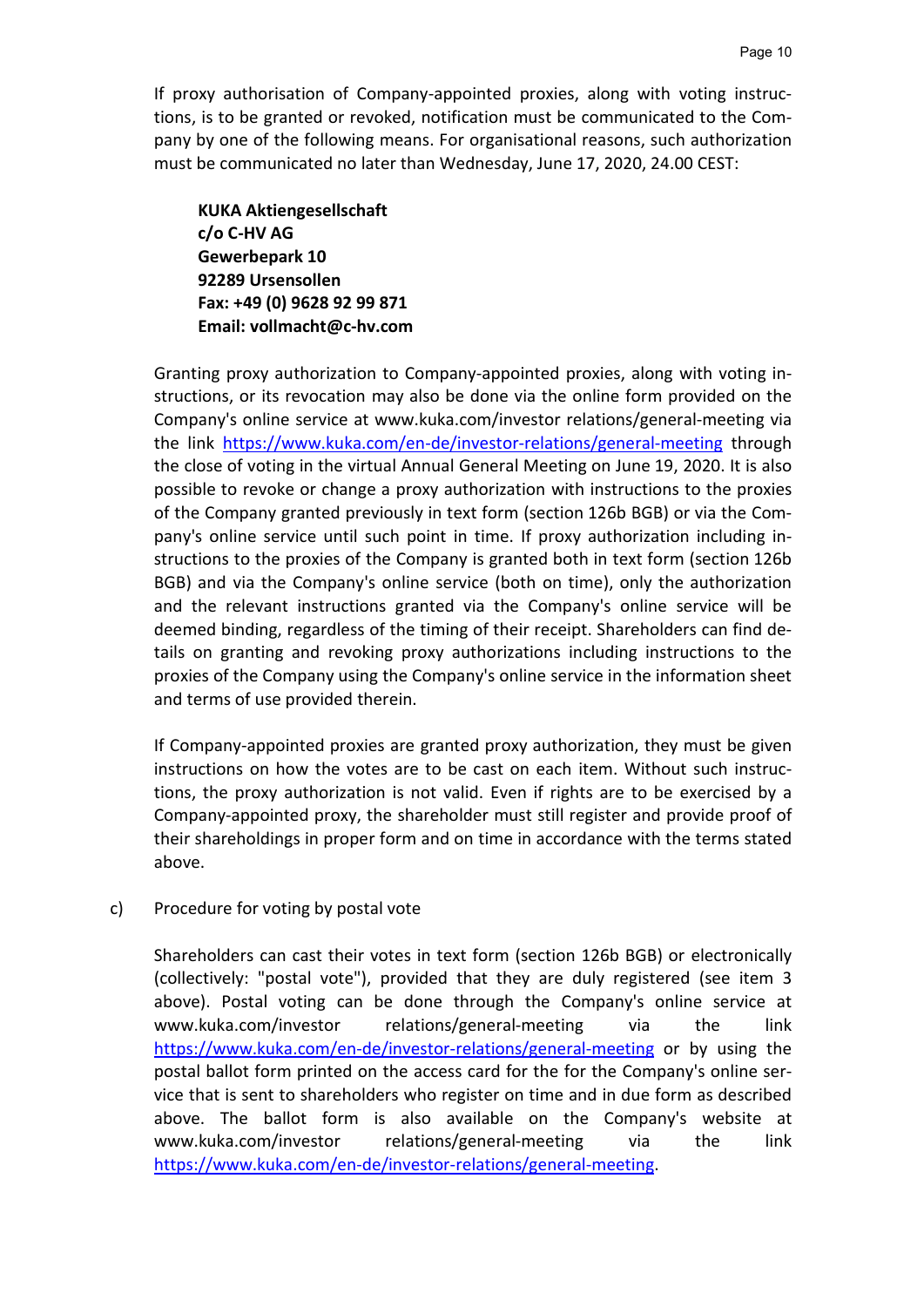Votes cast by postal ballot form must be received by the Company no later than Wednesday, June 17, 2020, 24:00 CEST, at one of the following addresses:

KUKA Aktiengesellschaft c/o C-HV AG Gewerbepark 10 92289 Ursensollen Fax: +49 (0) 9628 92 99 871 Email: Anmeldestelle@c-hv.com

Voting by way of the Company's online service at www.kuka.com/investor relations/general-meeting via the link https://www.kuka.com/en-de/investorrelations/general-meeting is available beginning on Friday, May 29, 2020 from 0:00 CEST through the close of voting in the virtual Annual General Meeting on June 19, 2020. Until this point in time, votes cast by postal ballot form or through the Company's online service can be changed or withdrawn via the Company's online services. Shareholders can find details on voting through the Company's online service in the information sheet and terms of use provided therein.

If voting rights are exercised for the same shares by both means (postal ballot form and the Company's online service), only the vote cast via the Company's online service will be counted, regardless of the timing of their receipt.

If no clear, unequivocal vote is indicated for a certain agenda item, the vote on this agenda item will be counted as an abstention. If the components of an agenda item are to be voted on individually without notification in advance of the Annual General Meeting, votes that were submitted for the agenda item in question will be deemed to apply as votes for each component that is voted on individually.

Additional instructions on postal voting are printed on the access card for the Company's online service, which will be sent to registered shareholders, and published on the Company's website at www.kuka.com/investor relations/general-meeting via the link https://www.kuka.com/en-de/investor-relations/general-meeting.

### 5. Shareholder rights in accordance with section 122 para. 2, section 126 para. 1 and section 127 AktG

#### a) Addition to the agenda in accordance with section 122 para. 2 AktG

Shareholders whose shares amount in aggregate to not less than one-twentieth (5%) of the share capital or represent an amount of the share capital corresponding to EUR 500,000, may request that items be included in the agenda and published. A statement of grounds or a proposal for a resolution must be attached to every new item. Any such request must be directed in writing or using electronic means in accordance with section 126a BGB to the Executive Board of the Company (KUKA Aktiengesellschaft, Executive Board, reference: "Annual General Meeting", Zugspitzstrasse 140, 86165 Augsburg, Germany; email: hauptversammlung2020@kuka.com) and must be received by the Company at least 30 days prior to the Annual General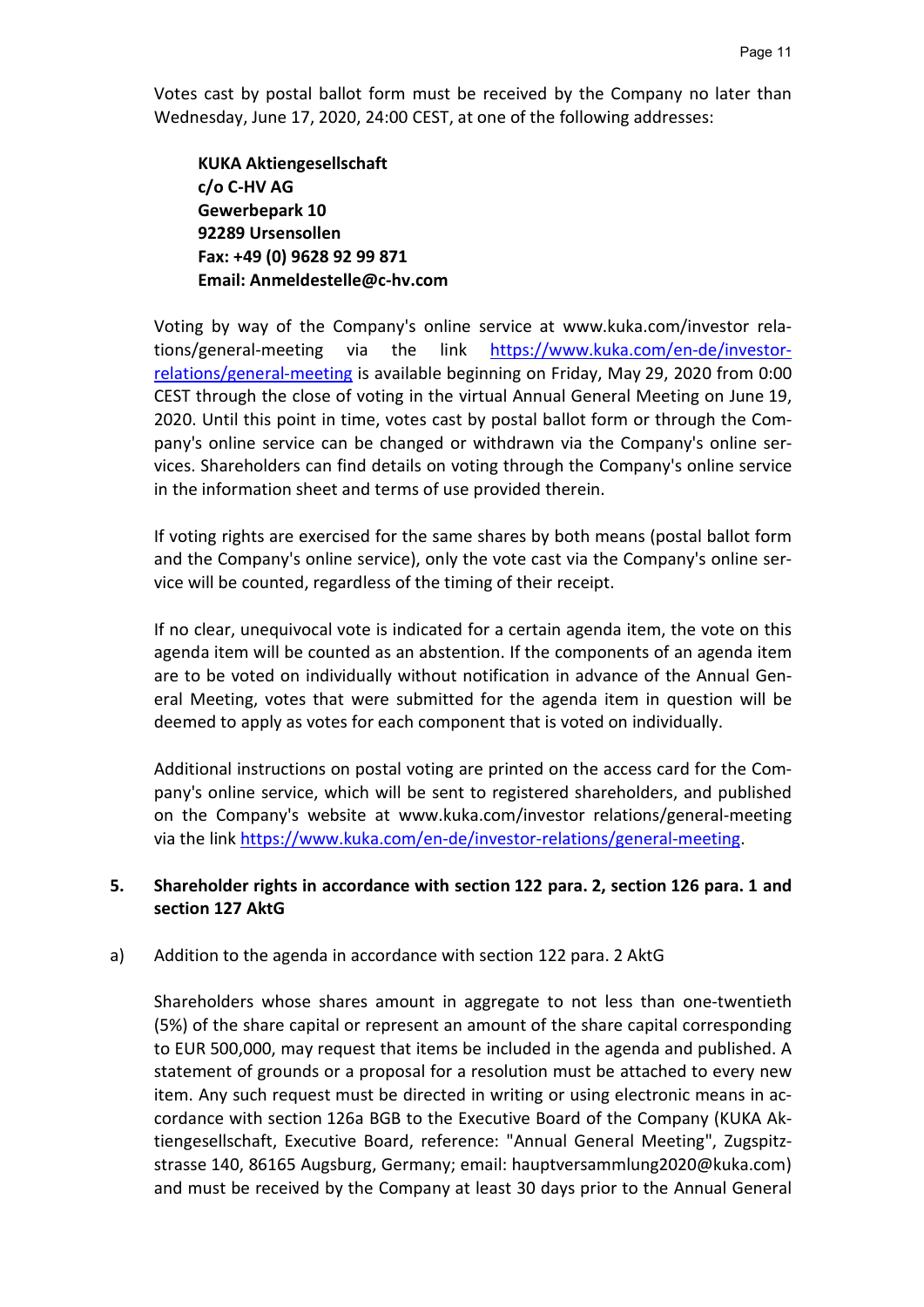Meeting, not counting the day of receipt and the day of the Annual General Meeting. The last permissible day of receipt is therefore Tuesday, May 19, 2020, 24:00 CEST. Further details concerning the prerequisites for exercising this right and the limitations of this right can be found on the Company's website at www.kuka.com/investor relations/general-meeting via the link https://www.kuka.com/en-de/investor-relations/general-meeting under "Announcements in accordance with section 121 para. 3 sentence 3 no. 3 AktG regarding shareholder rights".

Motions for additions to the agenda which were duly made shall be treated in the virtual Annual General Meeting as if the underlying motions for a resolution were submitted in the Annual General Meeting, provided that the shareholder submitting the motion has properly registered to attend the virtual Annual General Meeting.

b) Motions and nominations by shareholders in accordance with section 126 para. 1 and section 127 AktG

Shareholders may propose motions regarding specific items on the agenda (cf. section 126 AktG). The same applies to nominations for the election of Supervisory Board members or the auditors of the annual financial statements (cf. section 127 AktG). Countermotions must be accompanied by a statement of grounds; no explanation is required for election nominations. Countermotions and election nominations must be sent to the following address, fax or email address:

KUKA Aktiengesellschaft Executive Board Reference "Annual General Meeting" Zugspitzstrasse 140 86165 Augsburg Fax: +49 (0)821 797 5393 Email: hauptversammlung2020@kuka.com

No consideration will be given to countermotions or election nominations sent to other addresses. Countermotions with their statement of grounds and shareholdersubmitted election nominations that are received at the above address, fax or email address on time, that is Thursday, June 4, 2020, 24:00 CEST, will be posted without undue delay on the Company's website at www.kuka.com/investor relations/general-meeting via the link https://www.kuka.com/en-de/investorrelations/general-meeting, together with the shareholders' names and any statement of grounds and any additional information required under section 127 sentence 4 AktG. Statements from the Management, if any, shall also be made available at the above internet address.

The Company may opt not to publish a countermotion and its statement of grounds or an election nomination if the prerequisites under section 126 para. 2 sentence 1 AktG (in conjunction with section 127 sentence 1 AktG) are met. The statement of grounds for a countermotion or for an election nomination need not be published if its total length exceeds 5,000 characters. Pursuant to section 127 sentence 3 AktG,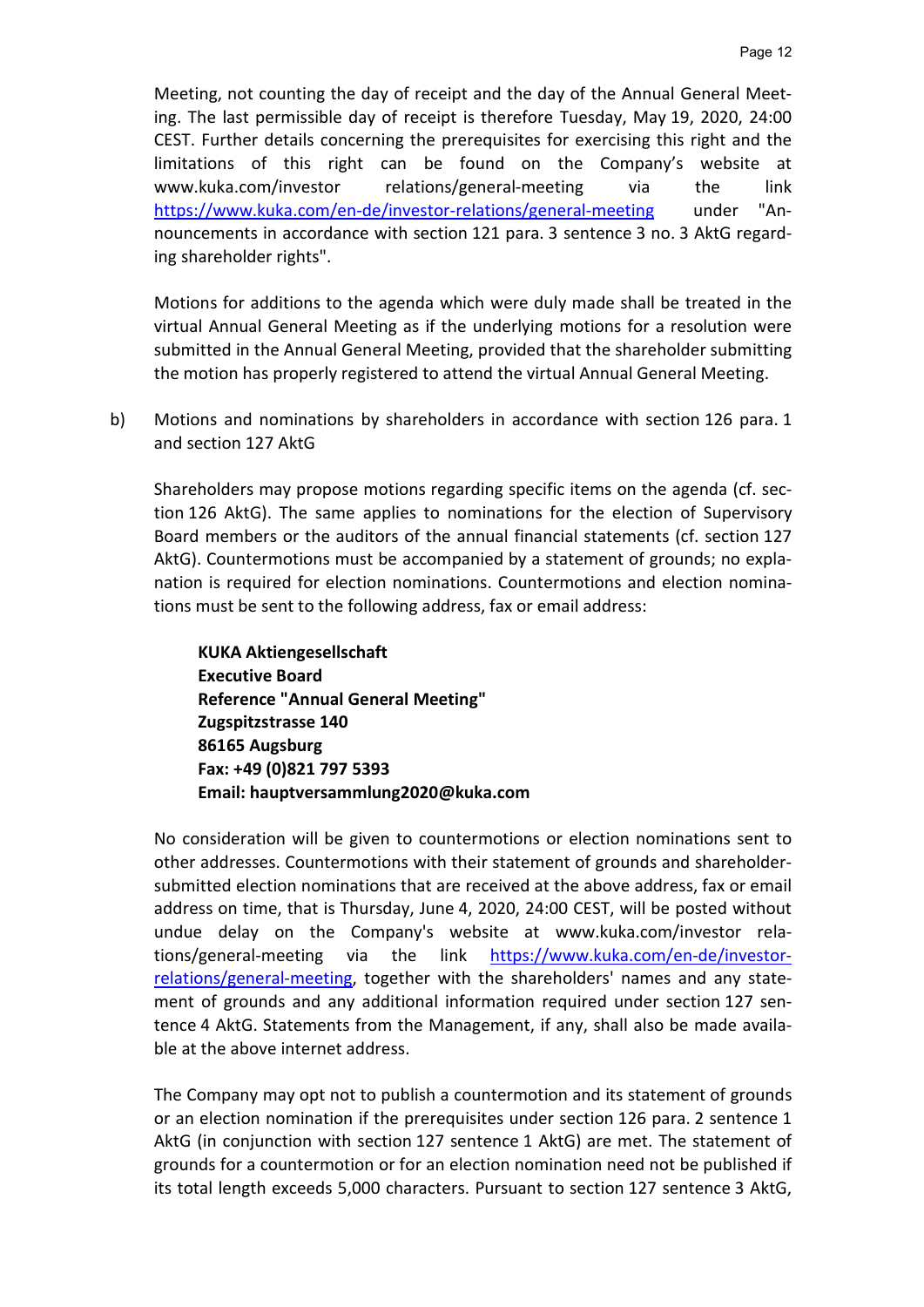the Executive Board does not need to publish nominations if they do not contain the information required by section 124 para. 3 sentence 4 AktG and section 125 para. 1 sentence 5 AktG.

Countermotions and election nominations cannot be made during the virtual Annual General Meeting. Permissible countermotions and election nominations that are received by the Company before the Annual General Meeting at the address, fax or email address above by no later than Thursday, June 18, 2020, 24:00 CEST, will be treated in the virtual Annual General Meeting as if they were submitted again at the meeting itself, provided that the shareholder submitting the motion has properly registered to attend the virtual Annual General Meeting.

## 6. Shareholders' opportunity to ask questions under section 1 para. 2 sentence 1 no. 3 sentence 2 COVID 19 Act; shareholders' information right under section 131 AktG

Shareholders who have properly registered have the opportunity to ask questions electronically (section 1 para. 2 sentence 1 no. 3 sentence 2 COVID 19 Act).

For organisational reasons, questions must be submitted no later than by Wednesday, June 17, 2020, 24:00 CEST through the Company's online service at www.kuka.com/investor relations/general-meeting via the link https://www.kuka.com/en-de/investor-relations/general-meeting. No consideration will be given to questions submitted by other means or after this deadline. The Executive Board will decide at its reasonable discretion which questions to answer. The Executive Board is not required to respond to all questions. Questions may be combined or selected on the basis of their relevance to other shareholders. In addition, preference may be given to questions from shareholders' associations and institutions with significant holdings of voting shares. There is no opportunity to ask follow-up questions about the answers given by the Executive Board. Beyond that, shareholders do not have the right to information under section 131 AktG or a right to speak or ask questions in and during the virtual Annual General Meeting.

## 7. Objections against resolutions of the Annual General Meeting pursuant to section 1 para. 2 sentence 1 no. 4 sentence 2 COVID 19 Act

In deviation from section 245 no. 1 AktG, shareholders who have properly registered and who exercise their voting rights under the above provisions may, from the start of the virtual Annual General Meeting until its close, submit an objection to resolutions of the Annual General Meeting, to be recorded in the minutes, without needing to be physically present at the Annual General Meeting. The objection may be submitted through the Company's online services at www.kuka.com/investor relations/general-meeting via the link https://www.kuka.com/en-de/investor-relations/general-meeting. Shareholders can find additional details on the submission of objections in the information sheet provided therein.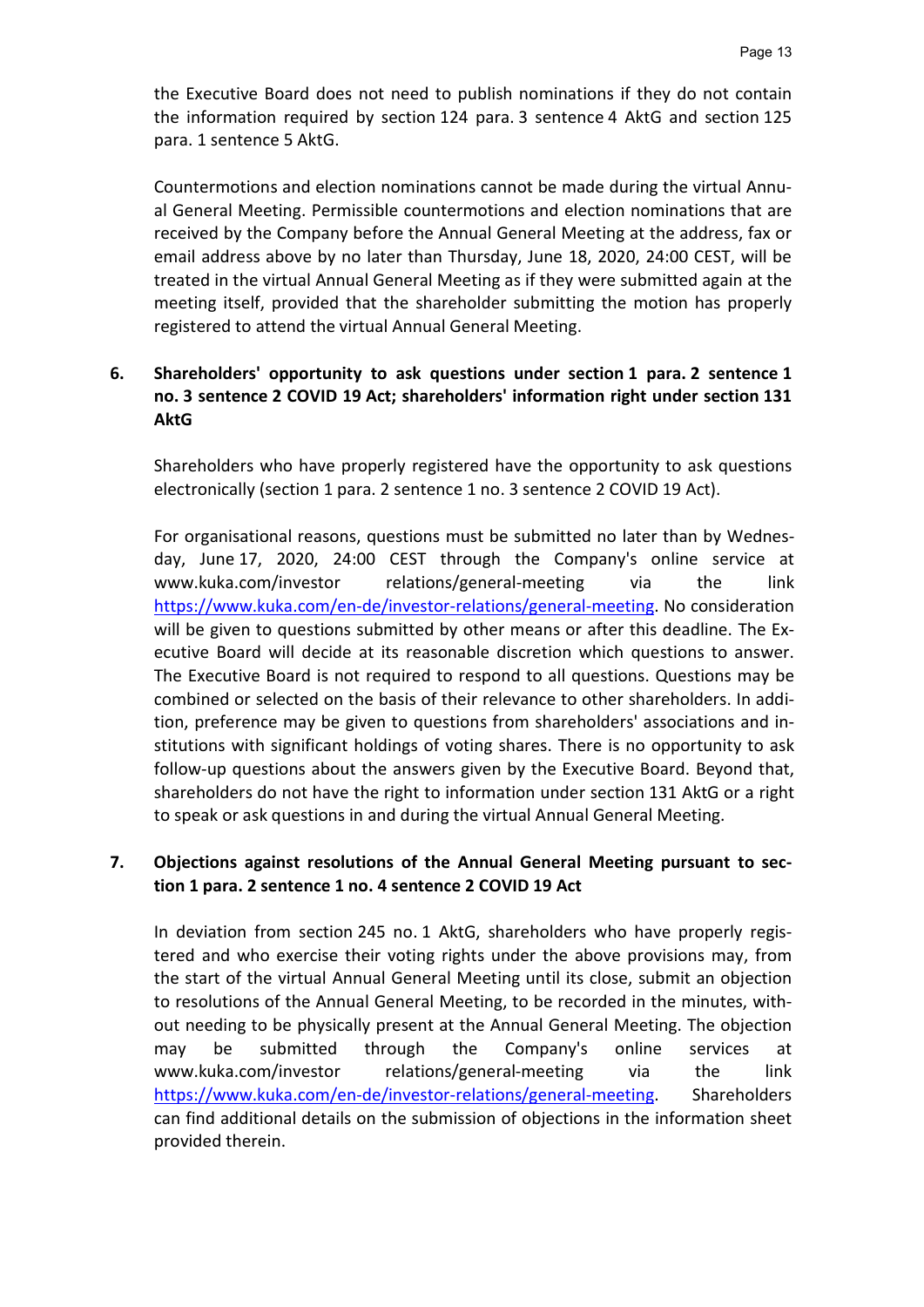#### 8. Publication on the Company's website

Shortly after the Annual General Meeting is convened, the following information and documents shall be available on the Company's website at www.kuka.com/investor relations/general-meeting via the link https://www.kuka.com/en-de/investor-relations/general-meeting:

- a) The content of the convening notice, including an explanation as to why no resolution has been made on Agenda Item 1,
- b) the documents to be made available to the Annual General Meeting,
- c) the annual report of the Company for the financial year 2019, including, in particular, a description of the remuneration system for the Executive Board members,
- d) total number of shares and voting rights at the time the Annual General Meeting is convened,
- e) the forms that can be used for voting, to grant proxy authorisation, or to authorise a Company-appointed proxy, who shall then be bound by the shareholder's instructions, and for giving those instructions,
- f) further information on the shareholder rights mentioned above (to request amendments to the agenda, to make countermotions and/or election nominations, to obtain information),
- g) information sheet on the Company's online services.

### Data protection notices

### 1. General information

### a) Introduction

KUKA Aktiengesellschaft attaches great importance to data protection and the protection of privacy. The following data protection notices are designed to inform our shareholders about the processing of their personal data and their rights regarding such processing according to applicable data protection laws in connection with the preparation, and conduct of and follow-up on the Annual General Meeting, in particular Regulation (EU) 2016/679 (General Data Protection Regulation, "GDPR")

### b) Controller within the meaning of article 4 no. 7 GDPR

KUKA Aktiengesellschaft, Zugspitzstrasse 140, 86165 Augsburg, Germany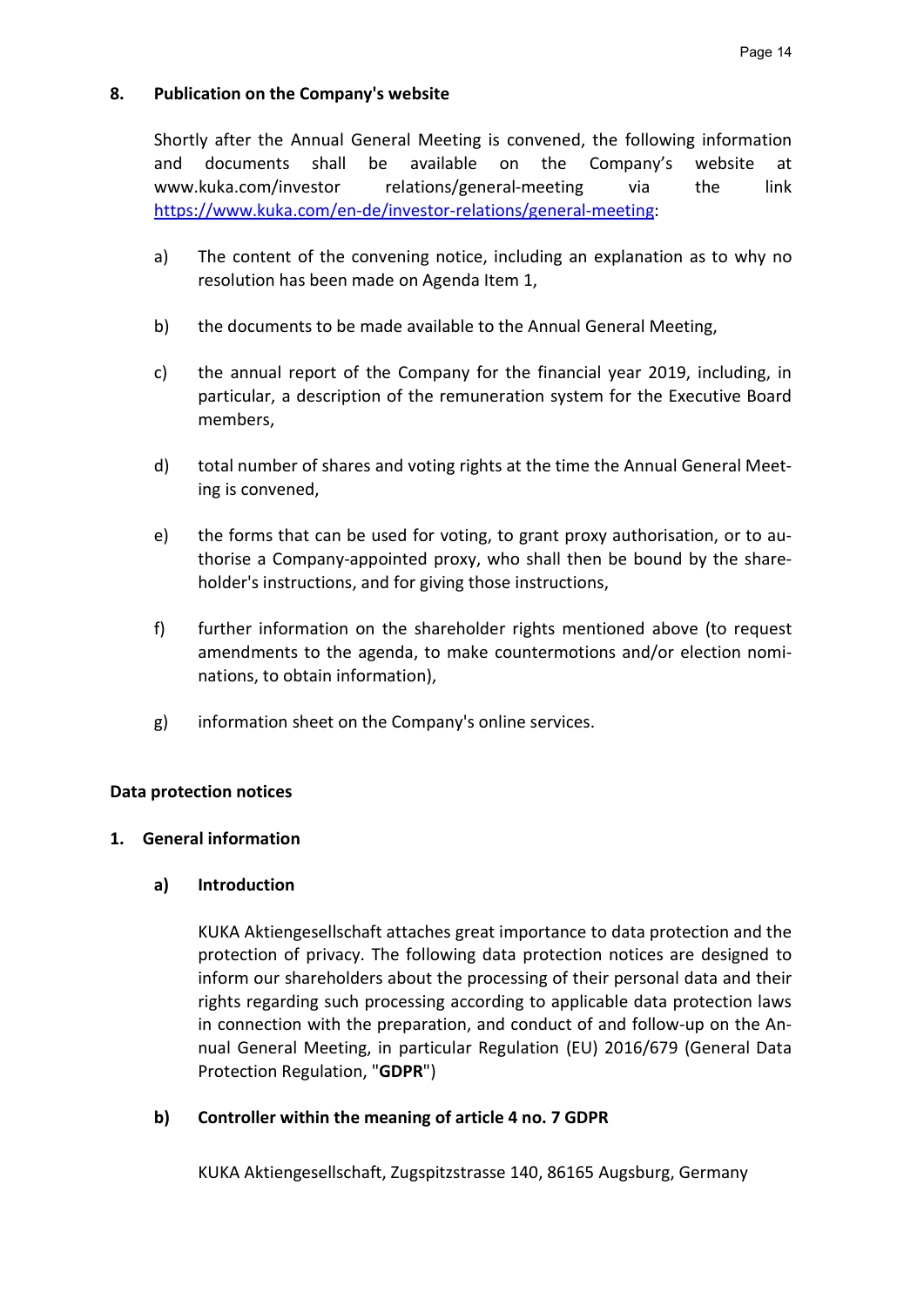#### c) Contact details of the Data Protection Officer

KUKA Aktiengesellschaft, Data Protection Officer, Zugspitzstrasse 140, 86165 Augsburg, Germany Email: data-privacy@kuka.com

#### 2. Information regarding processing of data

#### a) Data categories

In particular, we are processing the following categories of personal data:

- First and last name,
- address,
- number of shares,
- type of ownership of the shares,
- IP address (in case the online service is used) and
- access card number and access code.

In addition, we may also process personal data of a proxy nominated by a shareholder (in particular the latter's name and place of residence). If shareholders or their proxies contact us, we also process the personal data required to respond to any inquiries (such as the contact data provided by the shareholder or proxy, such as e-mail address or telephone number). If necessary, we also process information on motions, questions, election proposals and requests from shareholders.

### b) Purposes and legal basis of the processing

We use personal data to enable shareholders to participate in and exercise their rights at the Annual General Meeting. The processing of personal data is indispensable for the proper preparation, conduct of and follow-up on the Annual General Meeting and to enable the shareholders to exercise their rights during the (virtual) Annual General Meeting pursuant to sections 118 et seqq. AktG. The legal basis for the processing of personal data is the Stock Corporation Act in conjunction with article 6 para. 1 sentence 1 letter c) GDPR.

In addition, we may also process personal data to fulfil other legal obligations, such as regulatory requirements and obligations to retain data under stock corporation law, securities law, commercial law and tax law. The legal basis for the processing are the relevant statutory provisions in conjunction with article 6 para. 1 sentence 1 letter c) GDPR.

All shares of KUKA Aktiengesellschaft are bearer shares. Unlike registered shares, KUKA Aktiengesellschaft does not keep a stock register as defined by section 67 AktG in which the name, date of birth and address of the shareholder as well as the number of shares must be entered.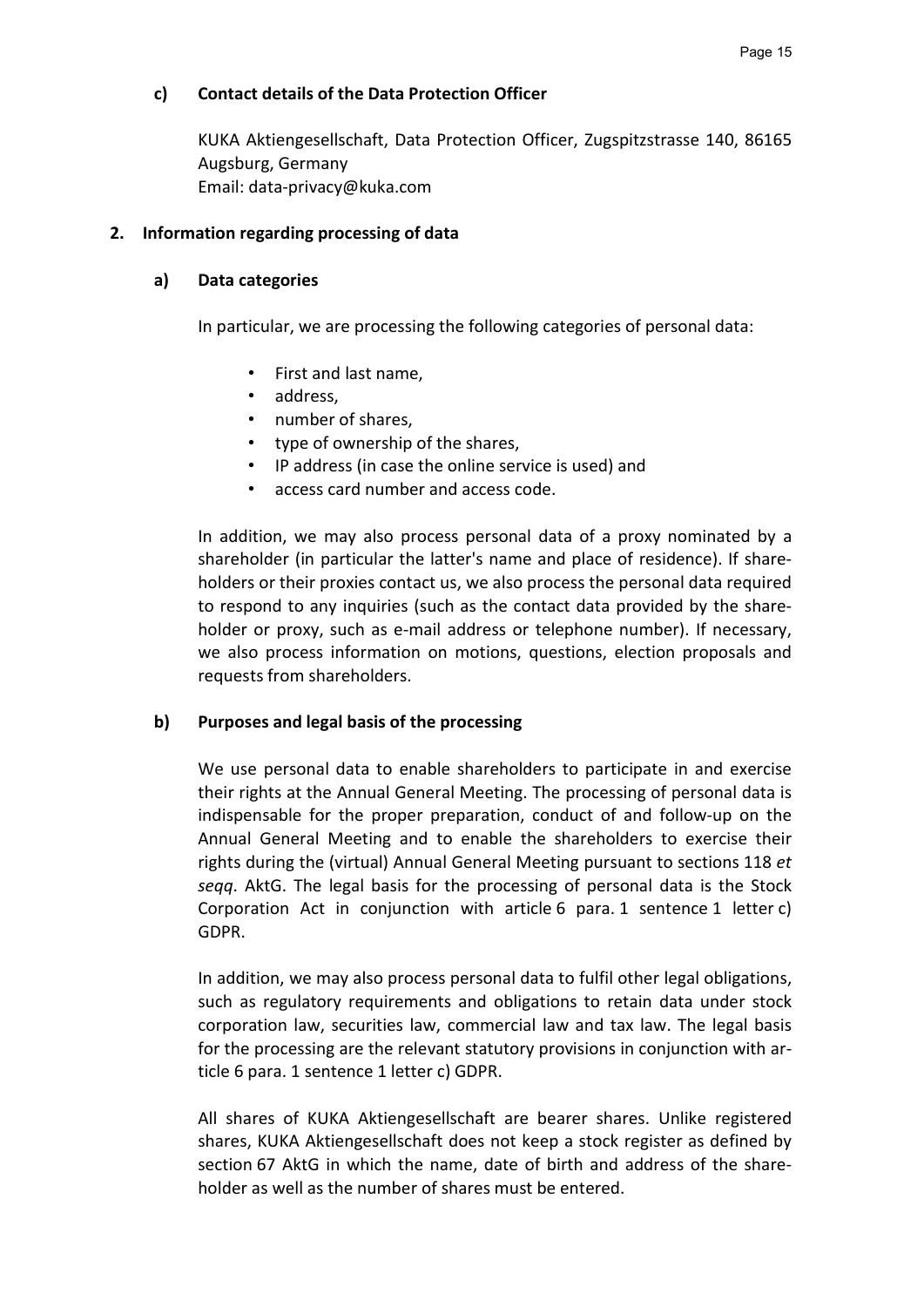### c) Categories of recipients of personal data

We are using external service providers to prepare, conduct and follow up on the Annual General Meeting (in particular for printing and mailing the invitation to the Annual General Meeting as well as for registering for and conducting the Annual General Meeting). Service providers commissioned for the purpose of preparing, conducting and following up on the Annual General Meeting will receive from us only such personal data as is required for the execution of the commissioned service and will process the data exclusively in accordance with KUKA Aktiengesellschaft's instructions. Each of our employees and all employees of external service providers having access to personal data or processing personal data, are obliged to treat such data confidentially.

## d) Data sources

As a rule, we or the service providers commissioned by us receive the personal data of the shareholders via our registration office from the credit institutions of the shareholders who have commissioned them to hold our shares in custody (so-called custodian banks).

## e) Storage period

The storage period for the data recorded in connection with the Annual General Meeting is regularly up to three years. As a general rule, we anonymise or delete personal data unless we are required by law to provide evidence and retain data for a longer period of time or are required to do so as part of legal proceedings. Information on shareholders' questions at the upcoming Annual General Meeting will generally be anonymised after the end of the contestation period, unless longer storage is necessary for the reasons stated above.

### 3. Rights of data subjects

As a data subject, shareholders may contact our Data Protection Officer at any time with an informal notification using the contact details listed under 1.c) above in order to exercise their rights – the prerequisites of which must be checked in each individual case – under the GDPR.

This shall include, in particular:

- The right to obtain information on data processing and a copy of the data processed (right of access, article 15 GDPR),
- the right to request the rectification of inaccurate data or the completion of incomplete data (right of rectification, article 16 GDPR),
- the right to request the deletion of personal data and, if the personal data have been published, the information to other data controllers on the request for deletion (right to erasure, article 17 GDPR),
- the right to request the restriction of data processing (right to restriction of processing, article 18 GDPR).